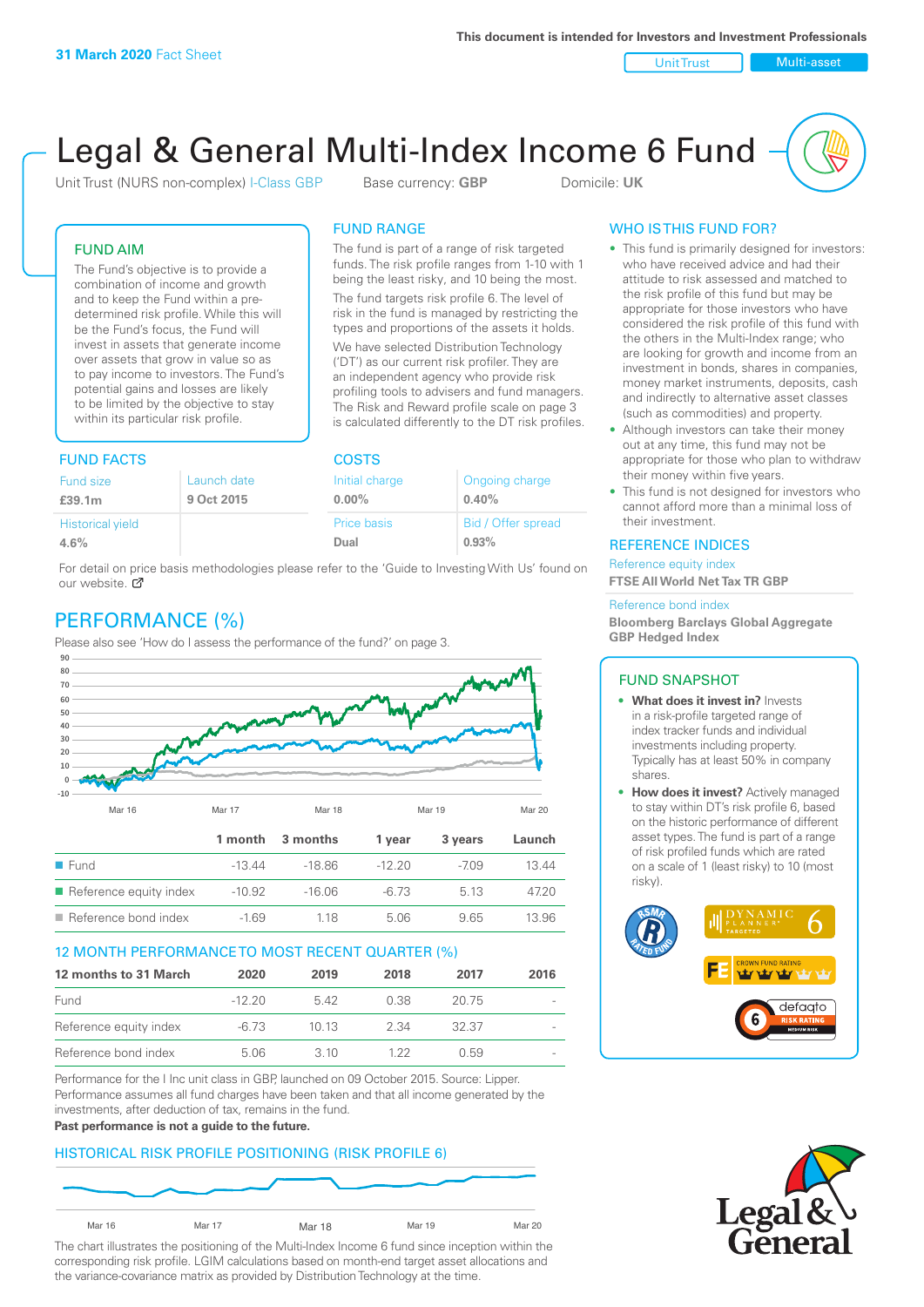# Legal & General Multi-Index Income 6 Fund

Unit Trust (NURS non-complex) I-Class GBP

# PORTFOLIO BREAKDOWN

All data source LGIM unless otherwise stated. Totals may not sum due to rounding.





#### FUND MANAGERS

The fund managers have responsibility for managing the multi-index fund range. They are part of the Multi-Asset Funds (MAF) team in LGIM. This team focuses on designing and managing multi-asset funds that are tailored to match the specific objectives of various client types. The team sits within a wider Asset Allocation team which combines both depth of experience with a broad range of expertise from different fields, including fund management, investment consulting and risk management roles.

# TOP 10 HOLDINGS (%)

| <b>L&amp;G UK Index Trust</b>                                    | 12.0 |
|------------------------------------------------------------------|------|
| L&G Emerging Markets Government Bond (US\$) Index Fund           | 9.1  |
| L&G Emerging Markets Government Bond (Local Currency) Index Fund | 8.6  |
| iShares UK Dividend UCITS ETF                                    | 8.3  |
| L&G High Income Trust                                            | 6.9  |
| L&G Global Emerging Markets Index Fund                           | 5.3  |
| L&G US Index Trust                                               | 4.9  |
| L&G European Index Trust                                         | 4.8  |
| <b>L&amp;G Pacific Index Trust</b>                               | 4.7  |
| L&G Global Listed Infrastructure Index Fund                      | 3.9  |

**Important:** Due to exceptional market conditions, spreads are currently volatile and may be higher than indicated. To see the latest spread visit www. legalandgeneral.com/chargesandfees